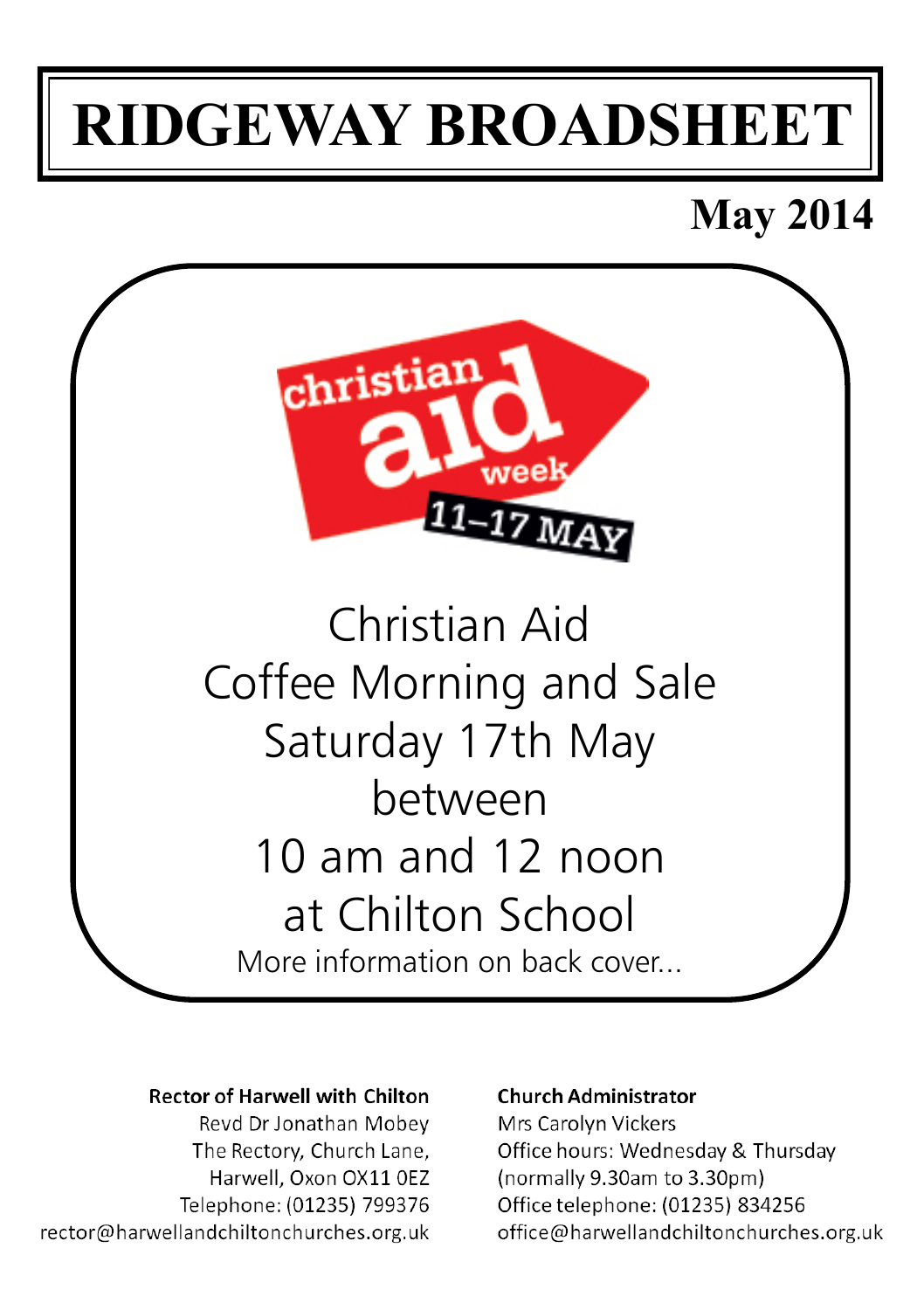#### **N E W C U R A T E**

Jonathan is delighted to be able to announce that he has been asked and agreed to take on a self-supporting Curate from July. Rev Jan Radford will serve her 3- 4 year curacy with us at Harwell and Chilton, alongside her daytime, paid employment as a lay chaplain at the Oxford Hospitals. Jan lives in Marcham with her husband, Tom, and has a grownup daughter. Jan is currently a member of Christchurch Abingdon and has been training for ordination at Ripon College, Cuddesdon. She has had an extensive career in nursing, specialising in Diabetes, and is particularly interested in missional and pastoral opportunities within local communities. Jan will be a valuable addition to the team and we look forward this summer to welcoming her and Tom to worship with and serve amongst us.

#### SOUL IN DIDCOT

This will involve three days of social action in the community (Thurs 24th to Sun 27th July), with teams of people doing things ranging from gardening, litter picking or painting in community spaces or in a home of someone who would otherwise struggle to do it. It will end with a family fun afternoon in Edmonds Park on Sunday 27th July, with activities suitable for all ages, a gospel choir, a "Church in the Park", and much more! There are all kinds of ways of getting involved. See www.soulindidcot.co.uk or help@soulindidcot.co.uk

#### **E V E R G R E E N S**

Thank you to everyone who supported our coffee morning on the 12th April. £178 was raised. Gill Gay.

On the Saturday nearest to the anniversary of D-Day, a parade and service is held at the RAF Harwell Memorial Stone at the Harwell Oxford Campus. The stone marks the departure point for Servicemen who were amongst the first to land on D-Day. This is organised by the Royal British Legion Harwell Branch and supported by the various local companies on the Harwell Campus.

The 2014 Service will take place on Saturday 7th June 2014 at 5.30pm. Legion Standards and Service Standards plus Cadet Forces and other youth organisations will be present and assembling at 5.00pm. Attendees should note there are no facilities at the stone.

In recognition of the 70th anniversary year, Chilton Village is holding a festival adjacent to the venue from 1.00pm which will include a selection of stalls and entertainment laid on prior to the Parade and Service with a military theme. The Legion County Marquee will be in attendance raising the Legion's profile and fund raising for the Poppy Appeal and also recruiting new members.

Anyone wishing to know more about the Chilton Festival can visit http:// chiltonddayvillagefair.blogspot.co.uk or contact the festival Chairman, Bob Girling via Gnilrig@aol.com.

For those wanting to know more details of the Parade, or Service can contact the Harwell Branch Ceremonial Officer Peter Davies, or those wishing to organize a wreath to lay during the service can contact the Branch PAO Wendy Clarke both via branch@harwellrbl.co.uk.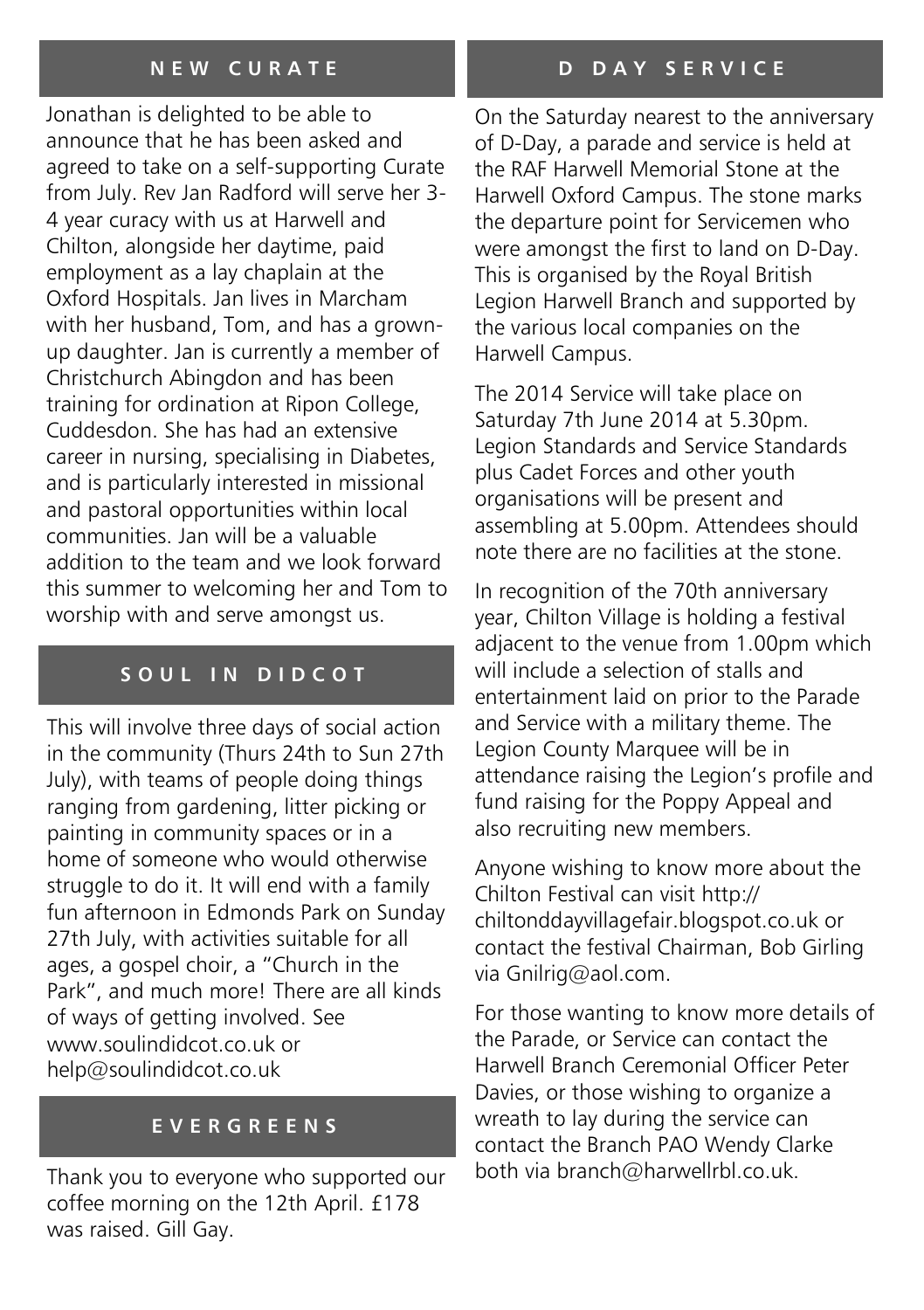"You can give without loving, but you can't love without giving." So said Victor Hugo in Les Misérables, that epic tale of love and sacrifice which recently hit the big screen.

If you had to choose one word to sum up the Christian faith, you couldn't do much better than to choose 'love'. God is love... God so loved the world that he gave his only Son... As the Father has loved me, so have I loved you... Let us love one another, for love comes from God...



Love of God and love of neighbour are – according to Jesus – the summary of God's law. And to love our neighbour means to seek their wellbeing. Christian Aid, whose work is highlighted in May every year, seeks to do just that amongst the poor of the world.

Christian Aid was founded in the aftermath of World War II when British and Irish church leaders were determined to do everything possible to help European refugees who had lost everything. These days the work to bring an end to poverty has extended beyond Europe to around 50 countries around the world. Christian Aid tackles the root causes as well as the effects of poverty, through relief, development and advocacy, acting to change an unjust world through practical love and care for those in need, regardless of religion, ethnicity or nationality.

Harwell and Chilton have been supporters of the work of Christian Aid for many years and continue to be so. In Harwell, the door-to-door collections will cease for various reasons, but door-to-door collections continue in Chilton, along with other fundraising initiatives, such as the popular Plant Sale and Coffee Morning. For Harwell residents wishing to donate to Christian Aid, envelopes can be found in St Matthew's Church and returned via the wall safe near the door. Alternatively, it is possible to give online via http://www.christianaid.org.uk/give.

The eradication of poverty is a very Christian activity and a large portion of God's Word is dedicated to the topic of poverty. Obviously, the poor are very close to God's heart. The ministry of Jesus could be even described as poverty eradication – when considered in its widest sense. Humans can be impoverished in their relationship with God and with their fellow humans, oppressed by unjust structures and selfishness, and weighed down by disease and anxiety.

Jesus' made clear at the beginning of his ministry that he had a clear manifesto: "The Spirit of the Lord is on me, because he has anointed me to preach good news to the poor. He has sent me to proclaim freedom for the prisoners and recovery of sight for the blind, to release the oppressed" (Luke 4:18).

We should care about poverty, because God cares about poverty. To support the work of Christian Aid is one way to engage with a great act of practical love in which we don't just love our neighbour, but join in with the very activity of the God of love. As Victor Hugo also said, "To love another person is to see the face of God." There can surely be no greater act.

Revd Dr Jonathan Mobey Rector of Harwell with Chilton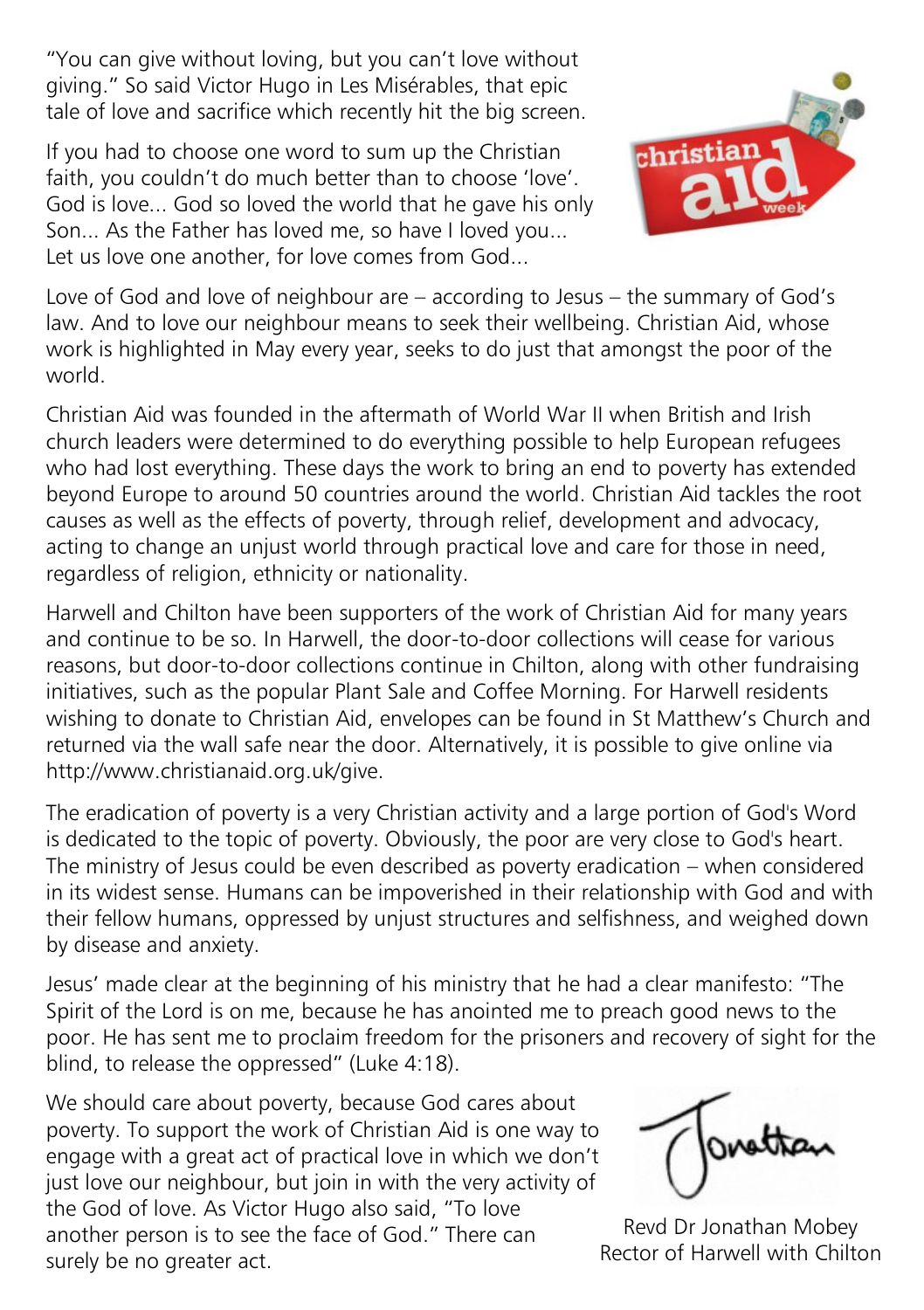# May 2014

#### **W E E K L Y E V E N T S**

# **Fledgelings**

9:30-11:30am Mondays (during term time) at St Matthews Church Hall Bell Ringing 7:30pm Mondays at All Saints' Church Tower 7:30pm Thursdays at St Matthew's Church Tower Choir Practice 7:30pm Wednesdays at All Saints' Home Groups 8:00pm Mondays at 10 Jennings Lane, Harwell 8:00pm Tuesdays at 13 Latton Close, Chilton (usually) 10:15am Wednesdays at St Matthew's meeting room (during term time) 1:45pm Wednesdays 15 Elderfield Crescent, Chilton

8:00pm Thursdays 1st May at Dilkhusa, Barrow Lane, Harwell 8th, 15th & 22nd May at The Croft, Milton Hill, Steventon

### Prayer Meeting

8:30am Saturdays at both St Matthew's and All Saints'

#### Youth Fellowship

7:00-8:30pm Sundays (during term-time) at St Matthew's meeting room

#### **M O N T H L Y E V E N T S**

#### Night Prayer Wednesday 7th 8:30pm at All Saints' Church, Chilton Missions Prayer Meeting Monday 12th 10:00am at 'Dromore', Townsend, Harwell Chilton Wives' Group Tuesday 13th 7:45pm at All Saints' Church - Planning Meeting Saturday 17th 10:00am Chilton School Hall - Coffee Morning & Sale for Christian Aid Harwell Evergreens Thursday 15th 2:30pm at St Matthew's Church Hall - Talk by Mr Gee on World War Two. Please bring along any memories and artefacts from the war. Were you an evacuee? **Connect** Sunday 18th 4:30pm at Chilton School Holy Communion (BCP)\* Tuesday 20th 10.00am Holy Communion (BCP)\* at Cherry Tree Court, Harwell Harwell Ladies' Group Tuesday 20th 7:30pm at St Matthew's Church Hall - Meal out at a restaurant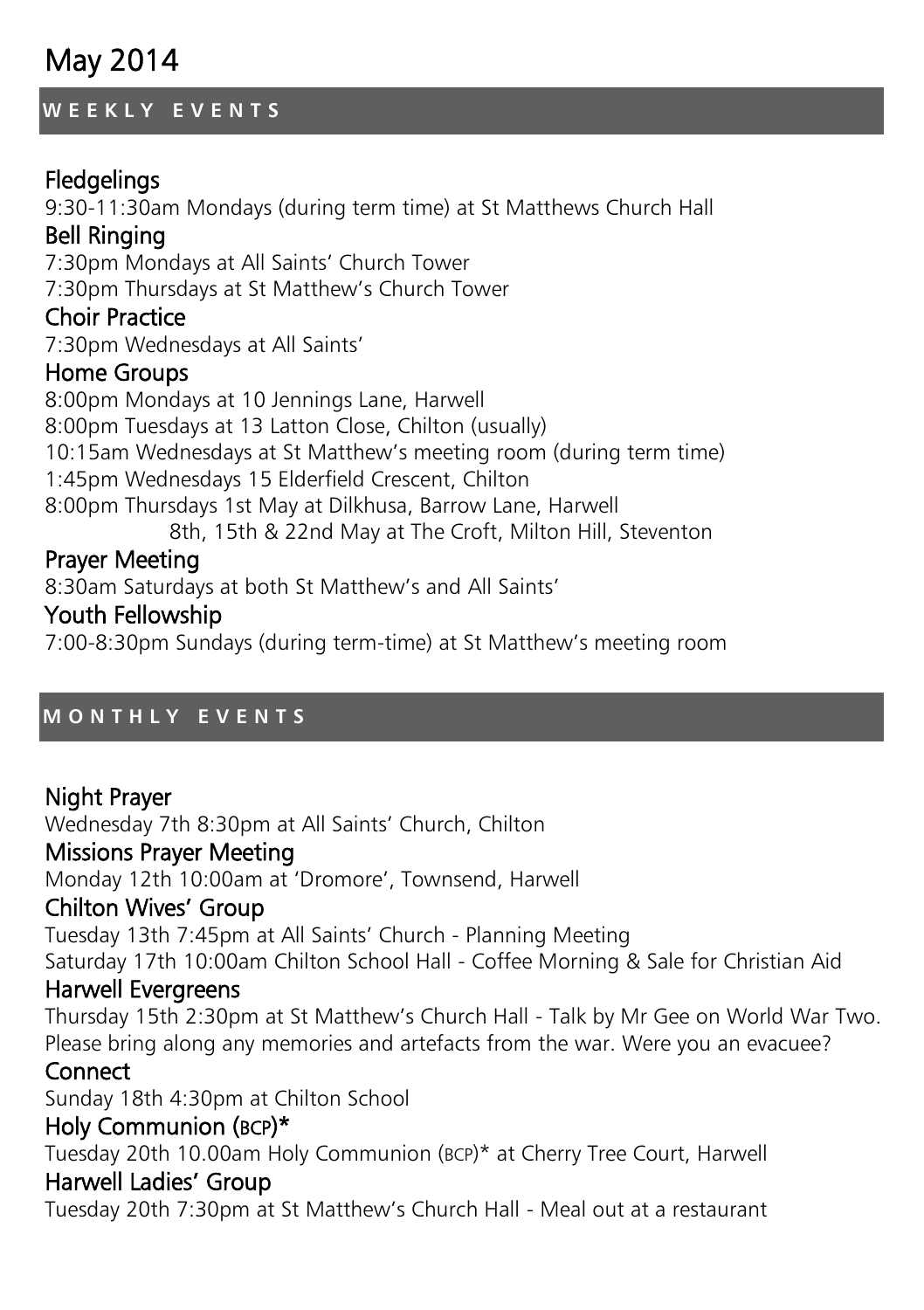#### **S E R V I C E S**

|                                   | All Saints' Chilton                                    | St Matthew's Harwell                                                                   |
|-----------------------------------|--------------------------------------------------------|----------------------------------------------------------------------------------------|
| 4th May                           | 9:30am All Age Worship                                 | 8:00am Holy Communion (BCP)*<br>11:00am All Age Worship<br>6:15pm Evening Prayer       |
| 11th May                          | 8:00am Holy Communion (BCP)*<br>9:30am Morning Worship | 11:00am Morning Worship<br>4:30pm 'Hands Free' Worship                                 |
| 18th May                          | 9:30am Holy Communion                                  | 8:00am Holy Communion (BCP)*<br>11:00am Holy Communion<br>6:15pm Evening Prayer (BCP)* |
| 25th May                          | 8:00am Holy Communion (BCP)*<br>9:30am Morning Worship | 11:00am Morning Worship<br>6:15pm Holy Communion                                       |
| Thurs 29th May<br>(Ascension Day) | 7:45pm Holy Communion                                  |                                                                                        |

 $(BCP)^* = Book of Common Prayer$ 

#### **O T H E R E V E N T S**

#### PCC meetings

Tuesday 6th 7:45pm at All Saints' Church Tuesday 13th 7:45pm at St Matthew's Church

#### Service with Bishop Colin

Thursday 8th 7:30pm in Dorchester Abbey The Berkshire Archdeaconry has existed in its present form for nearly a thousand years. On the 1st March, the four Deaneries of Abingdon, Wallingford, Wantage and Vale of White Horse transferred into the newly created Archdeaconry of Dorchester, under the Episcopal oversight of Bishop Colin. This service marks this historic occurrence.

# Service for Christian Aid Week

Sunday 11th 6:00pm at All Saints' Church, Didcot OX11 7EA

For more information on any of these events please check the website: www.hcchurches.org or e-mail the church office office@harwellandchiltonchurches.org.uk

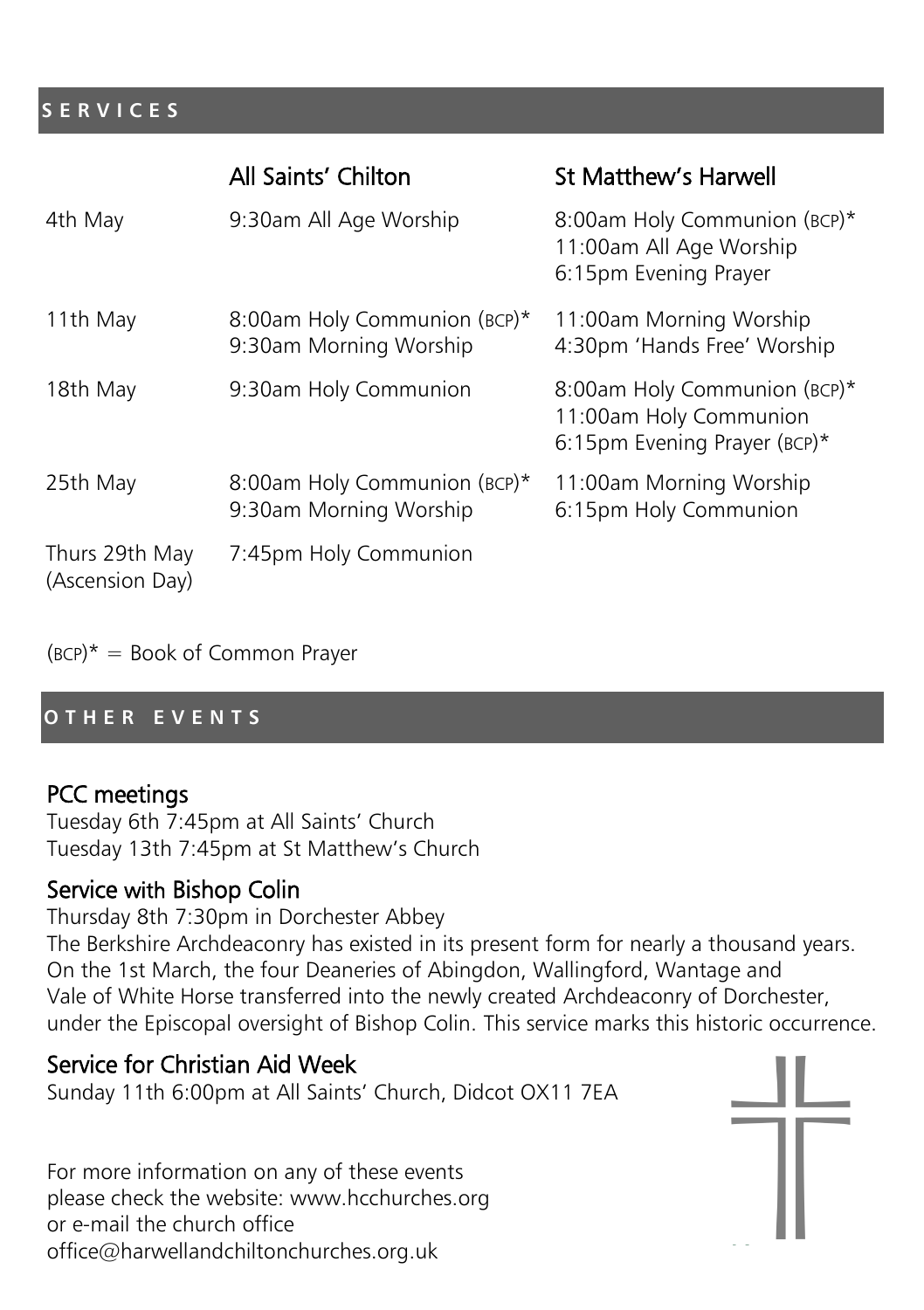# **A N U P D A T E F R O M O N E O F**

The Church Pastoral Aid Society (CPAS) is an evangelical mission agency working with mainly local Anglican churches across the United Kingdom and the Republic of Ireland. It was founded in 1836.

The Society aims to inspire and enable churches to help every person within their communities hear and discover the good news of Jesus.

Their vision is for the local church to be a church where all ages are helped to come to faith in Christ: where all are welcomed, loved taught and trained: where all are confident in sharing their faith and clear about God's call on their lives: where they serve one another and their community, growing gifts and developing leaders through the ministry of God's word and the power of the Holy Spirit.

CPAS provide training and church resources, many of which St. Matthew's and All Saints' have benefited from. It is responsible for Ventures and Falcon Camps which are life-changing holidays attended by thousands of children and young people each year. Funding is available to ensure that no one is prevented from going on a holiday due to lack of finance.

CPAS also has sole or shared responsibility for the patronage of over 500 churches including Harwell and Chilton and assists in the appointment of clergy throughout the country.

A quarterly Prayer Diary with daily prayer points about their work is available in both churches.

# **O U R M I S S I O N P A R T N E R S T H E B I G C H U R C H D A Y O U T**

BigChurchDayOut is an all-age event taking place at Wiston House, West Sussex on 24th & 25th May 2014. It is about coming together to celebrate our faith, no matter what our church or background. The inaugural event at Wiston in May 2009 attracted 15,000 people, making it the biggest one-day Christian event in the UK. In 2010, with an additional site in the Midlands, over 25,000 came together over 3 days to worship and have fun together, and with just one event at Wiston House since 2011 BCDO now sees over 20,000 join in celebration each year.

The BigChurchDayOut is about people and faith, music and worship, activities, families, and just being together. There's something for everybody, from a nice cup of tea with a Chamber Orchestra, to high energy worship, and some of the best 'Christian' music the world has to offer… it's all about being 'church' together.

The aim is to encourage and inspire people to press in for all that God has called them to do, both locally and further afield, and to provide a relaxed environment to introduce friends and family who have little or no experience of church.

At St. Matthew's and All Saints' there are still some spaces left if you are interested in coming along to this event. Please contact either Revd Jonathan Mobey 799376 or Carolyn in the church office on 834256 or office@harwellandchilton churches.org.uk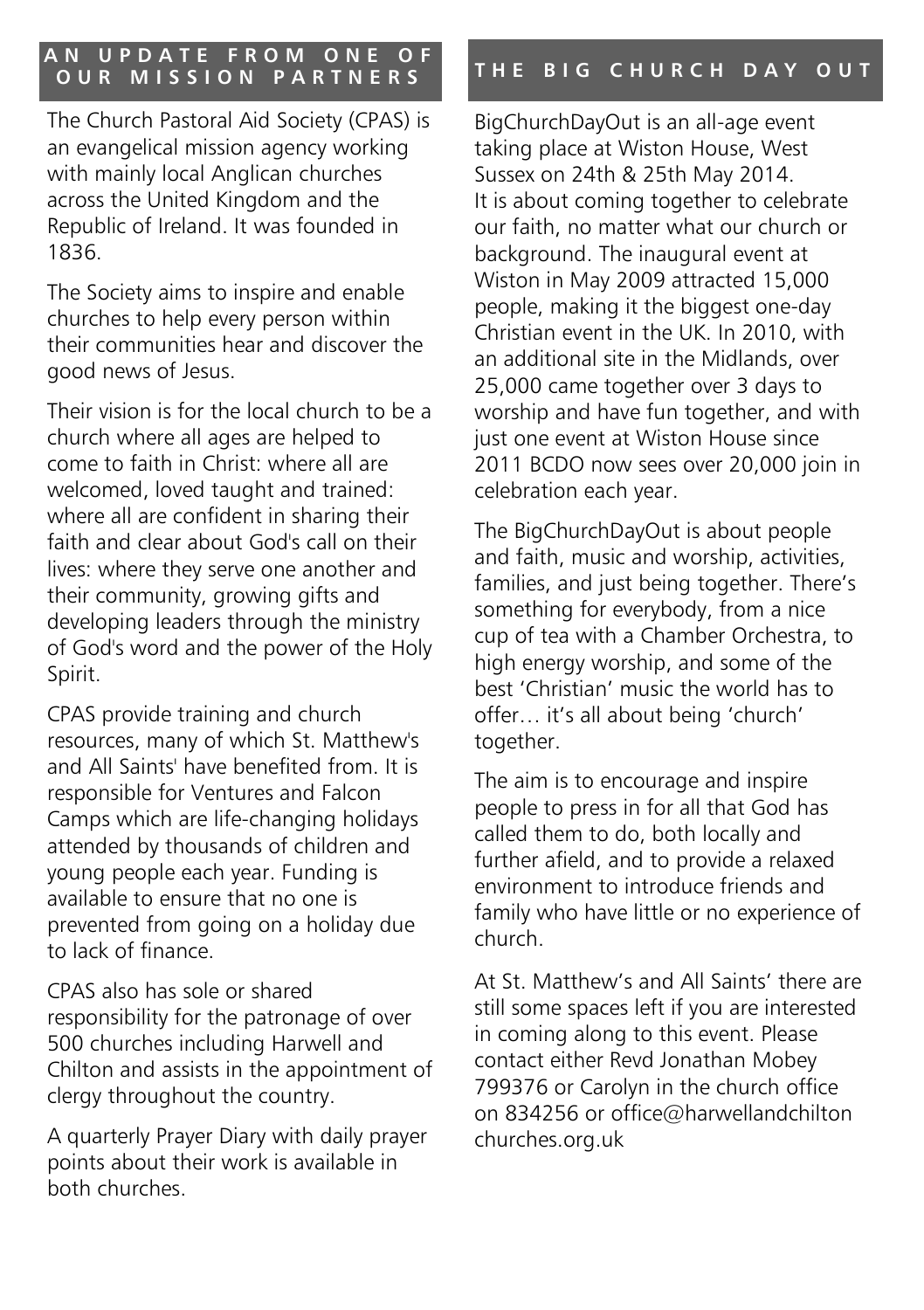# Baptisms

"Welcome into the Lord's Family" Thomas Justin Mobey

# Marriages

"Those that God has joined together" Richard Birkinshaw & Emma Mitcham

# Funerals

"He who believes in Me will live" Edward (Ted) Henry Blissett Adrian (Jim) Attwood George Pratt Mary Greenough

## **C H I L T O N W I V E S ' G R O U P C H A R I T Y Q U I Z**

Congratulations to the Woods team from Main Street (mainly) who came first at this fun event which was held this year at Chilton School. We were delighted that £1000 was raised and the money has been divided equally between Hamlin Fistula UK and the Oxfordshire Charity Young Dementia UK. Thank you so much. Chilton Wives' Group.

# **W E B S I T E & F A C E B O O K**

You can visit our website to find out about our various activities and groups, catch up on news, listen to sermons, access the members-only address book, find useful documents, and lots more: hcchurches.org or harwellandchiltonchurches.org.uk. If you would like to keep up to date with news from our churches, why not 'like' our Facebook page? facebook.com/hcchurches

# **H O L I D A Y C L U B 2 0 1 4**

Monday 18th to Friday 22nd August; for primary-aged children. More info to follow

# **C L U B S & S O C I E T I E S D A Y**

Didcot First is, once again, arranging a Clubs & Societies Day in Didcot. Last year just over 90% of clubs and societies attending said they had recruited or potentially recruited new members! This the event is on Sunday 14th September at Didcot Civic Hall from 10am – 3pm. The organisers would like as many clubs and societies to attend the event under one roof for the general public to come along and hopefully find a new activity the interests them. They are also hoping that some clubs and societies will be able to provide a demonstration on the activities they undertake in which people can observe or participate in a taster session.

All clubs and societies are invited to be present at the event. Each Club will have a table given to them to display whatever they feel demonstrates their club or society best and will need to 'man' the stall. The organizer, Emma East, asks that she can be informed as soon as possible if people would like to attend by having a display at the event, if they require a power socket for their display and if they would be able to provide a demonstration/taster session for those attending.

Contact: Emma East PR & Events Consultant Didcot First Ltd. Mobile: 07788 373118.

#### **CRYPTIC QUIZ SHEETS**

The latest quiz sheet on the theme of "Things used or found in the garden" is now available. The sheets priced at £1.25 each may be picked up from Shea at the Rose and Crown, Atomic Hair, Audrey Slater at 9 Latton Close and Judy Goodall at 43 Crafts End, Chilton.